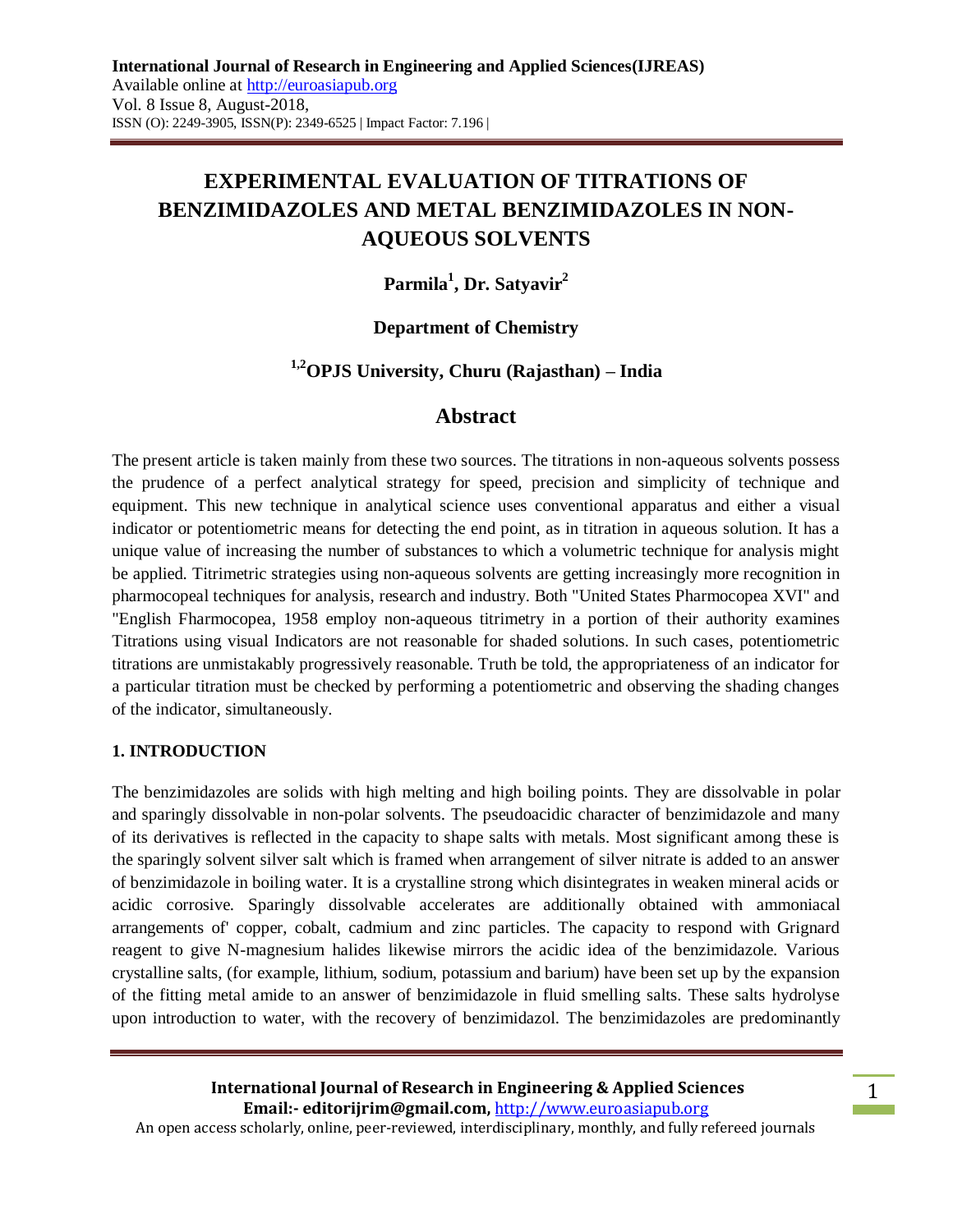essential compounds having capacity to frame salts - with acids. The essential properties result from the capacity of pyridine nitrogen to acknowledge a proton.



#### **2. BEHAVIOUR OF BENZIMIDAZOLES IN VARIOUS SOLVENT SYSTEMS**

#### **2.1 The study of acids and bases in non-aqueous solvents:**

The Arrhenius theory of electrolytic dissociation of acids and bases in water is reasonable to explain the titration in aqueous solutions only. This theory is clearly unsuited to explain the reactions in non-aqueous solvents which could conceivably contain hydrogen or hydroxylionGermann (1) considered that any substance that increases the solvent cation concentration is a corrosive, while any substance that increases the solvent anion concentration is a base. This theory appears satisfactory for ionisable solvent, yet is incapable of explaining corrosive base reaction in non-ionisable solvents, for example, dioxan, benzene.Bronsted considered an acid (A) as any compound or ions that can give up a proton and a base (B) as any compound or ion that can accept a proton.

$$
A_1 \iff H^+ + B_1
$$
  
\n
$$
B_2 + H^+ \iff A_2
$$
  
\n
$$
A_1 + B_2 \iff B_1 + A_2
$$

A base may be a neutral molecule, such as ammonia, an anion  $\frac{(CH_3COO^{-})}{}$  or even a cation  $\frac{(AL(OH)_2)^+}{}$ . A substance cannot go about as a corrosive, unless a base is present to accept a proton and the other way around. Bronszed reported that a solution of picric corrosive, in an inert solvent like benzene isn't ionized and hence, the solution is lackluster and none conducting. On the off chance that a solution of aniline in benzene is now added to the picric corrosive broke up in benzene, the solution winds up yellow and the conductivity increases. This supports the Bronsted theory. G.N. Lewis considered a corrosive as an electron pair acceptor and a base as an electron pair donor. This theory considers substances like

## **International Journal of Research in Engineering & Applied Sciences Email:- editorijrim@gmail.com,** http://www.euroasiapub.org

An open access scholarly, online, peer-reviewed, interdisciplinary, monthly, and fully refereed journals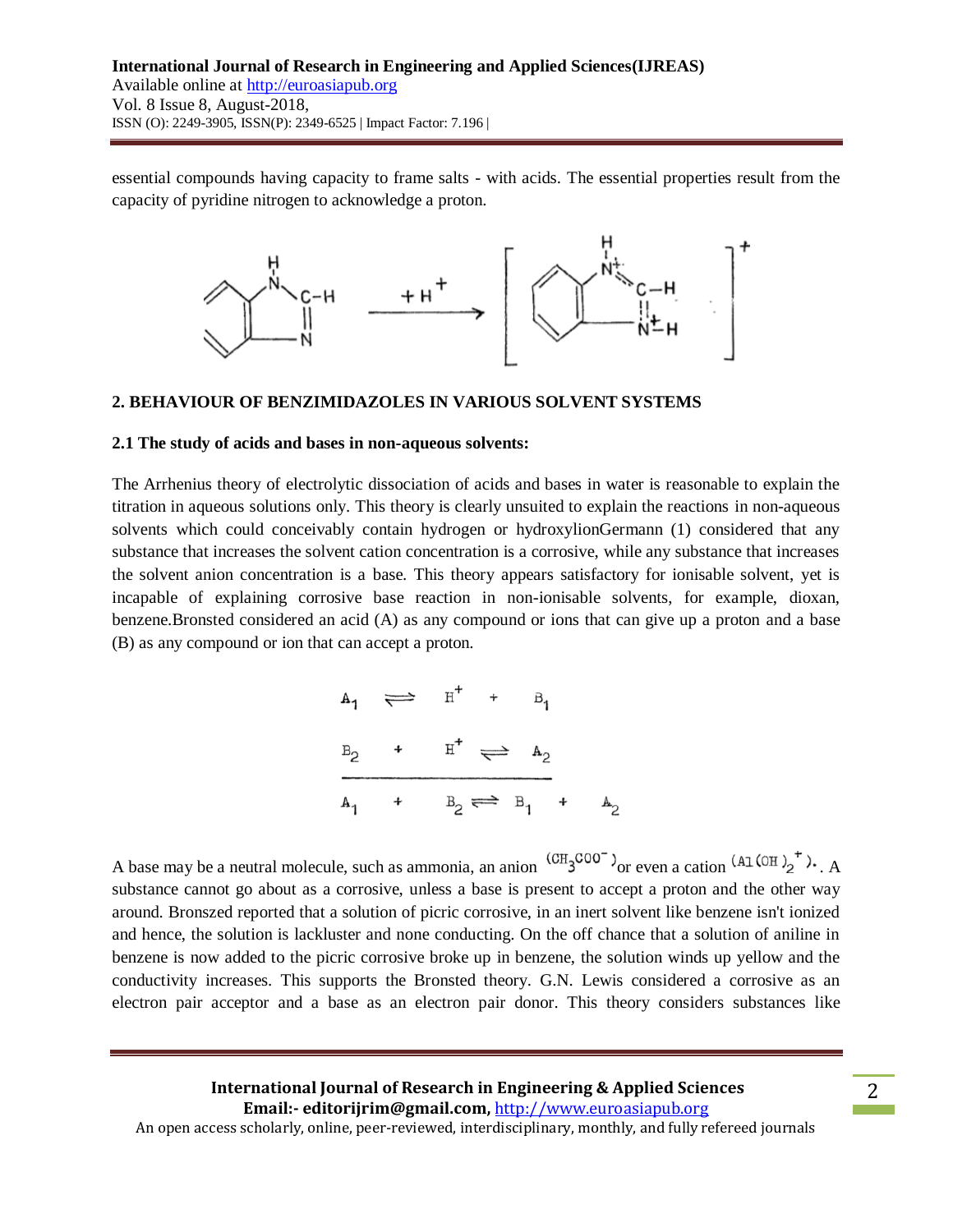aluminum chloride and stannic chloride as corrosive, as they can accept the pair of electrons. These substances are alluded to as Lewis-acids.

## **Ionisable Solvents:**

Examples of this class are water, alcohol, acetic acid, etc. The two acids and bases respond with the solvent of this group. Such solvents are additionally subdivided into protogenic and amphiprotic solvents. The protogenic solvents are strongly acidic substances, for example, sulphuric and hydrofluoric acids. The amphiprotic solvents (exhibiting feebly both acidic and fundamental properties) are liquids which are ionized to slight extent, for example, water, alcohols'and acidic corrosive.They exhibit both protogenic and protophillic properties.

#### **Non-ionisable solvents:**

This class includes ethers (including dioxan) and amines. These solvents are also referred to as protophillic solvents and will react with an acidic solute with fee formation of a solvated proton together with a conjugate base of the acid.

| H B                                 | ÷                |  | s |                    |  | $SH^+$ |                   | ÷ |  |
|-------------------------------------|------------------|--|---|--------------------|--|--------|-------------------|---|--|
| Acid                                | Basic<br>solvent |  |   | Solvated<br>proton |  |        | conjugate<br>base |   |  |
| (This is referred to as solvolysis) |                  |  |   |                    |  |        |                   |   |  |

## **Inert solvents:**

Typical examples of this type are benzene, chloroform and carbon tetrachloride. These are likewise alluded to as aprotic solvents. They are neutral substances, synthetically inert and possess low dielectric constant. Aprotic solvents are often added to solvents which support ionization, in request to depress solvolysis of the neutralization product and to sharpen the end point.

#### **Non-aqueous titrations:**

Non-aqueous titrations of acidic and basic substances might be done-without hardly lifting a finger as titrations in aqueous solutions. Titrations of many such compounds in - water are restricted in scope, on account of low solvency in - water and the poor acidic and basic intrinsic strength of many of the substances. Titration in non-aqueous solvents makes possible, precise determination of truly hundred of acids and bases, which cannot be titrated satisfactorily in water.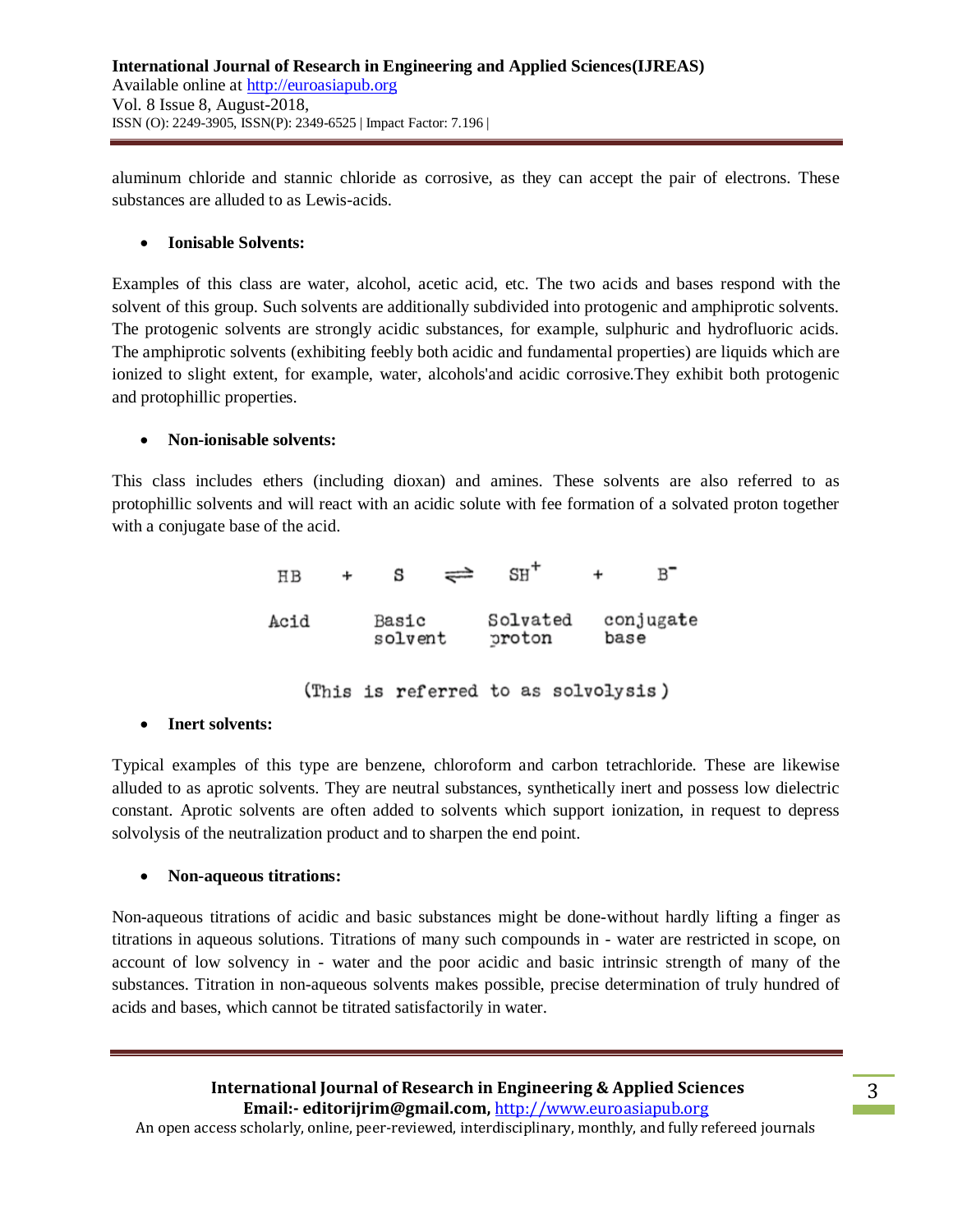Amongst the basic substances (2, 3) which have been effectively, titrated with acetous perchloric acid (perchloric acid broke down in frosty acidic acid) are the primary, secondary and tertiary amines, either separately or in blends containing all the three types of compounds. Alkaloids and a portion of the sulphonamides might be delegated amines with the end goal of non-aqueous titrimetry. The purines and pyrazolones as - well as the organic salts of either the metals or the amines are amenable to this type of measure. The halide salts of the amines, quaternary ammonium compounds and many of the metals respond with mercuric acetic acid derivation to free an equivalent amount of the acetic acid derivation ion which can be promptly titrated with acetous perchloric acid. Many acidic substances for example, acids, phenols, enols and imides and sulphonamides can be evaluated using potassium methoxide in benzene + methanol as a titrant.

## **3. EXPERIMENTAL**

In the present work, BMA, 2-HMBMA, 2-HEBMA and 2-HBBMA are titrated in the following solvent mixtures.

- 1. Glacial acetic acid + chloroform
- 2. Ethylene glycol + isopropanol.

All benzimidazoles have been titrated against perchloric acid prepared in dioxan. Perchloric acid has been standardized with potassium hydrogen phthalate just as anhydrous sodium carbonate broke down in chilly acidic acid. Are depicted only graphically in Figures 3.1 and 3.2 There is a decent agreement between the qualities in both the experiments. Normality of the acid turns out to be 0.201 N. This acid was utilized for the titration of BMA and metal-benzimidazoles. In any case, for titrations of different benzimidazoles, 2-HMBMA, 2-HEBMA and 2-HBBMA, 0.185 N perchloric acid was used. The end point was detected potentiometrically. All the chemicals used were A.R., B.D.H. or G.R. grade. Dioxan was purified by adding NaOH and refluxing it; followed by distillation. Beckman pH meter model E-2 equipped with glass and calomel electrodes was employed. Chloroform was used to improve the end point for the titration. The accuracy of the instrument was  $\pm$  5 mV. The following sets were prepared for titrations.

## **4. EXPERIMENT EVALUATION**

- 1. 0.100 gm. BMA + 20 ml. ethylene glycol + 20 ml. isopropanol titrated against 0.201 N HC10<sub>4</sub> in dioxan
- 2. 0.100 gm. 2-HMBMA<sub>4</sub> + 20 ml. glacial acetic acid + 30 ml. chloroform titrated against 0.185 N HCIO<sup>4</sup> in dioxan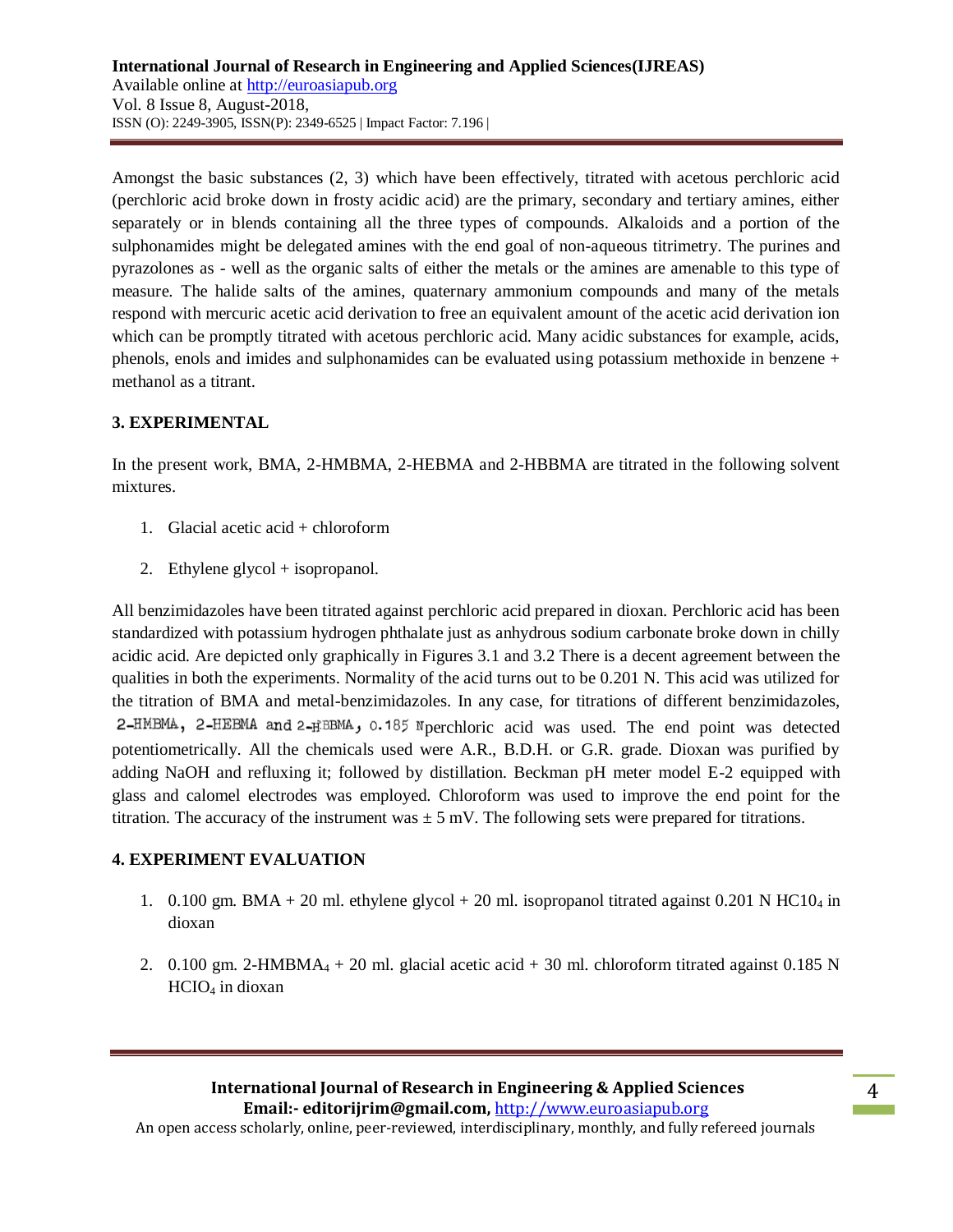- 3. 0.100 gm. 2-HMBMA + 20 ml. ethylene glycol + 20 ml. isopropanol titrated against 0.185 N  $HCIO<sub>4 in</sub> dioxan3 > l + B > +.$
- 4. 0.100 gm. 2-HEBMA.  $+$  20 ml. glacial acetic acid  $+$  30 ml. chloroform titrated against 0.185 N  $HCIO<sub>4</sub>$  in dioxan 3.5 A
- 5. 0.100 gm. 2-HEBMA. *+* 20 ml. ethylene glycol + 20 ml. isopropanol titrated against 0.185 N  $HCIO<sub>4</sub>$  in dioxan 3.5 B
- 6. 0.100 gm. 2-HBBMA + 20 ml. glacial acetic acid + 30 ml. chloroform titrated against  $0.185$  N  $HCIO<sub>4</sub>$  in dioxan 3.6 A
- 7. 0.100 gm. 2-HBBMA + 20 ml. ethylene glycol + 20 ml.'isopropanol titrated against 0.185 N  $HCIO<sub>4</sub>$  in dioxan 3.6 B

#### **5. DISCUSSION**

Results of titration of benzimidazoles are given in Tables 3.1 to 3.4 and depicted graphically in Figures 3.3 to 3.6. From the figures, it is clear that the benzimidazoles can be successfully titrated in the nonaqueous media. In the case of BM&, its titration in glacial acetic acid + chloroform was not successful, as insoluble substance was formed during the titration. However, its titration in ethylene glycol  $+$ isopropanol.



#### **International Journal of Research in Engineering & Applied Sciences Email:- editorijrim@gmail.com,** http://www.euroasiapub.org An open access scholarly, online, peer-reviewed, interdisciplinary, monthly, and fully refereed journals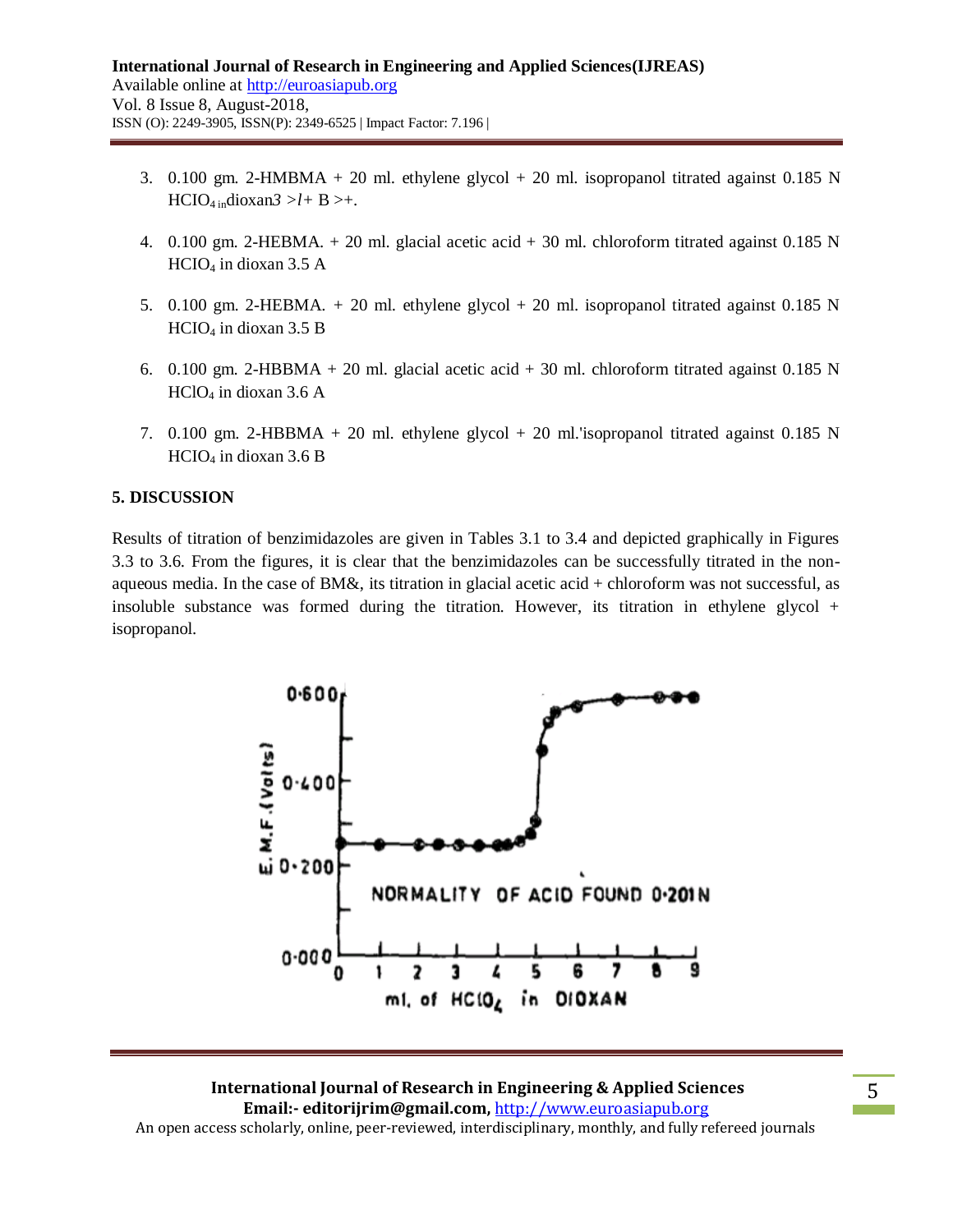

**Figure 1 Standardization of mcid4 acid in dioxin by 0.204g.potassium**





**Figure 3 Non -Aqueous Titrations of Benzimidazoles**

## **International Journal of Research in Engineering & Applied Sciences Email:- editorijrim@gmail.com,** http://www.euroasiapub.org

An open access scholarly, online, peer-reviewed, interdisciplinary, monthly, and fully refereed journals